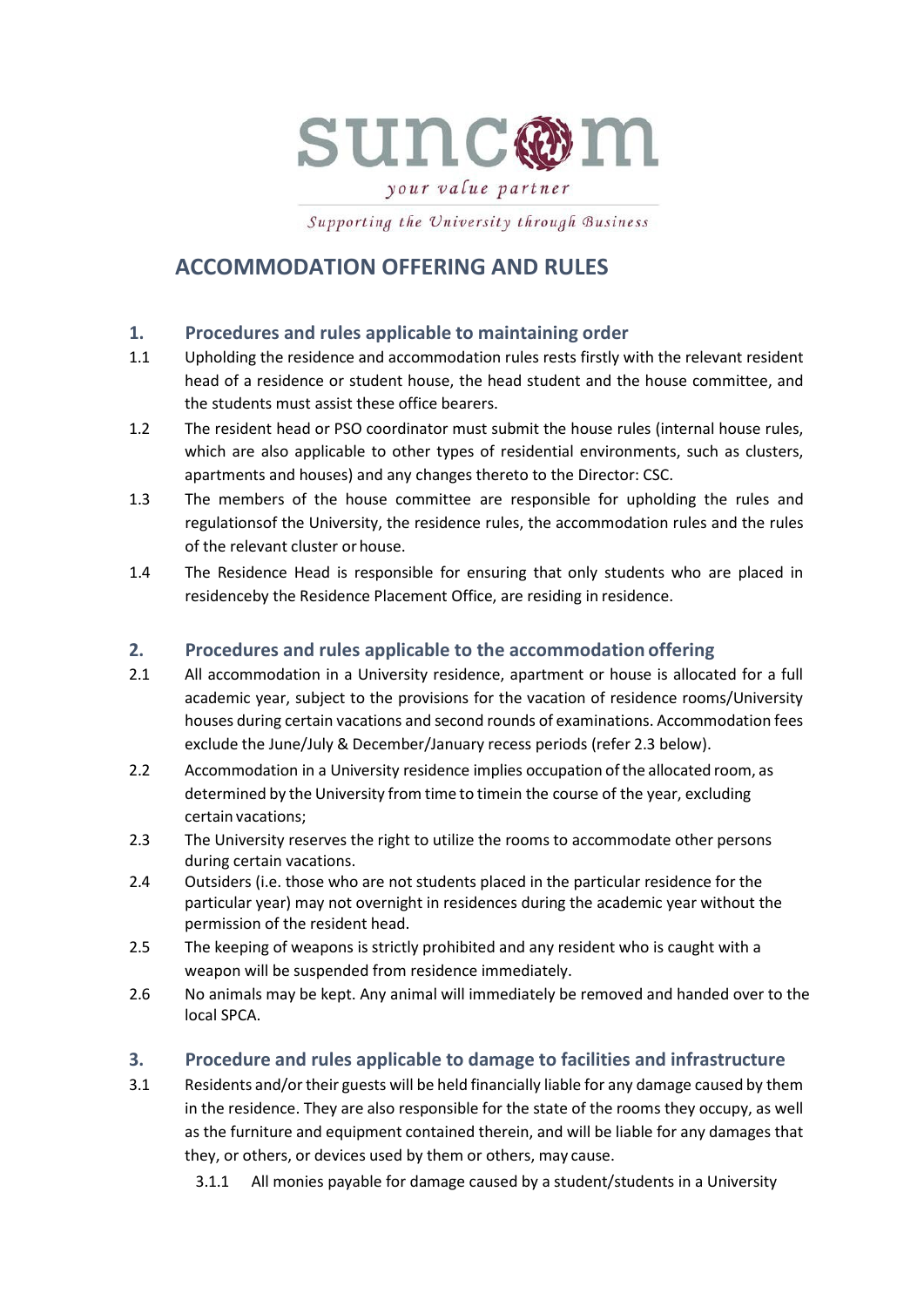residence will be charged to his/her student account as a single amount or in instalments, as determined by the Finance Division in consultation with the student.

- 3.1.2 Any damage that cannot be attributed to a specific student/students (unidentified damage) will be recovered from the residence's House fund.
- 3.2 SU, the University Council and University staff are not liable for the loss of or damage to the personal property of residents of a residence. The residents must themselves ensure that their property is insured sufficiently. This includes fire or water damage and theft.
- 3.3 Only single power plugs or multi-plug distributors with SABS-approved trip switches may be used in 15 amp wall sockets. All other forms of power distribution, such as dual plugs, temporary wiring and the like, are strictly prohibited. Only one device with a proper threewire cord will be permitted per socket in a multi-plug distributor.
- 3.4 No switchboards, trip switches or permanent electrical wiring may be tampered with.
- 3.5 No equipment that may pose a fire or other risk will be permitted in rooms. The University reserves the right to confiscate such equipment.
- 3.6 Fire extinguishers are placed in predetermined positions in residences and may only be removed in the case of fire.
- 3.7 Under no circumstances may emergency equipment such as fire extinguishers, fire hydrants and the contents of emergency plan boxes be misused or tampered with. Such transgressions will be punishable by summary eviction.
- 3.8 Any form of obstruction in corridors and thoroughfares, such as bicycles and motor scooters, is strictly prohibited.
- 3.9 The unauthorised stacking of waste paper, cardboard or any other flammable material in any room of the residence is prohibited. (Residences have designated places where this type of material may be stacked for recycling purposes.)
- 3.10 Residents may under no circumstances undertake any maintenance work themselves (this include any painting of walls).
- 3.11 For safety reasons, occupants of residences will be required to remove all their belongings from their rooms and leave all cupboard doors open prior to their departure for the endof- year vacation or any other break for which the University may require the rooms. Where practical (excluding in the December/January vacation), the resident head, in consultation with the house committee, will designate an appropriate room where students' belongings may be stored. Storage will only be provided for properly packaged and identified items. Any storage space in the facility will be under the supervision and control of the house committee.
- 3.12 Residentswillreceive aprice listfor certaincategoriesof damage atthe beginning ofthe year.
- 3.13 Structural changes to furniture or University property are not permitted under any circumstances.

# **4. Procedure and rules applicable to Rooms / Furniture.**

- 4.1 A room will be presented to the student, at which stage the student will be required to sign an "inventory" confirming the state of the room. After the room is vacated, or on agreed ad hoc inspections, it will again be inspected by the Residence Services Coordinator. In the case of any discrepancy with the inventory form, damages will be recovered from the student's account. Inspection is however not limited to the end of the year.
- 4.2 Only one fridge (up to a maximum of 150 liters) will be permitted perroom.
- 4.3 Any items such as traffic signs, information signage, shopping trolleys, flower boxes and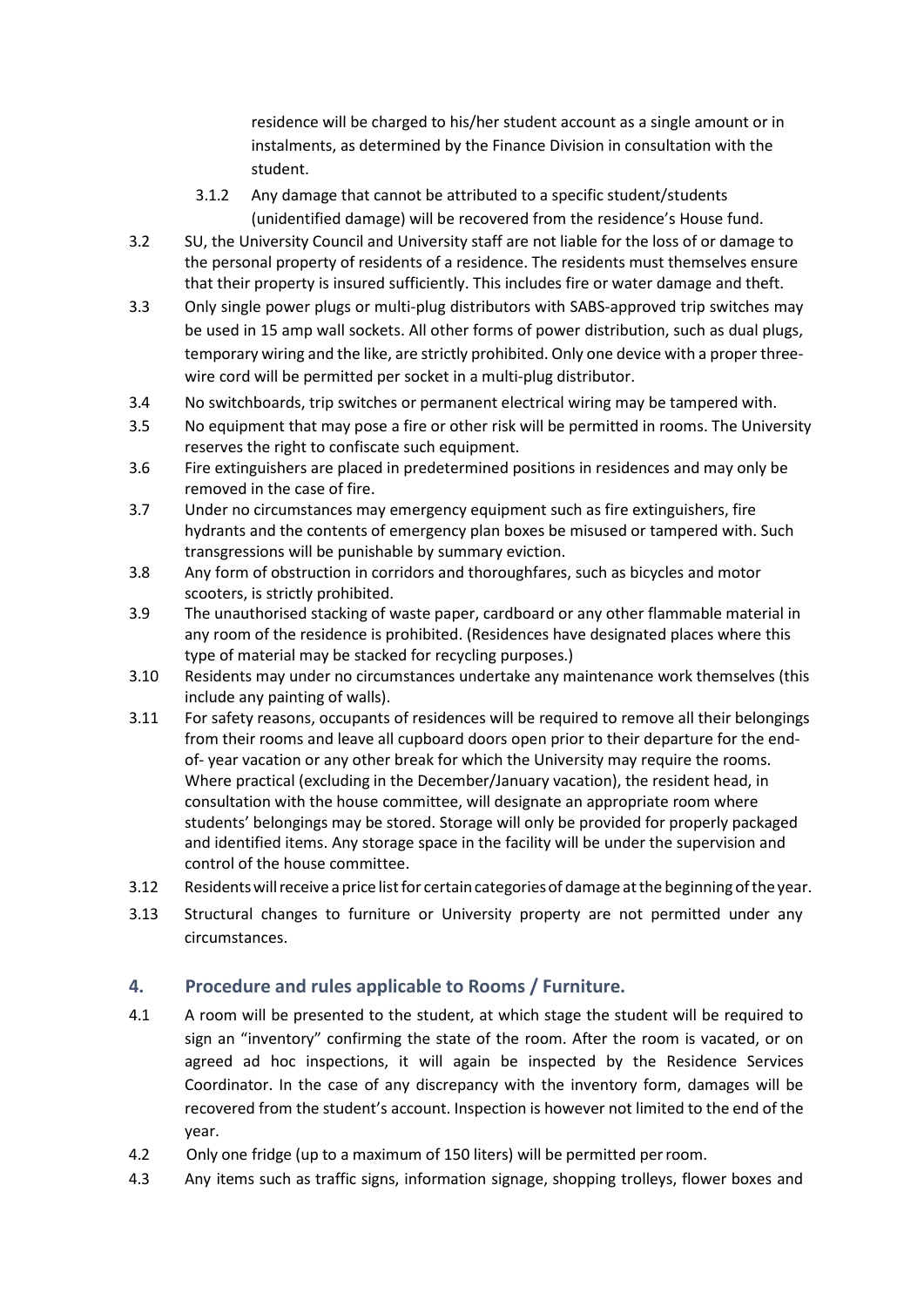waste bins that are not the property of the residence, and therefore of the University, are strictly prohibited in any area of the residence or on the related premises, irrespective of whether these were used, bought, exchanged or donated.

- 4.4 No furniture, equipment and curtains may be removed from a room/rooms or any other areasat the residence without the written permission of the Residence Head and the Residence Services Coordinator which permission shall be requested in writing by the Student. Studentsshall be responsible to hang their own curtains in such instances. It is the students' responsibility to return the room to its original state before vacating the room.
- 4.5 The University will not be liable for the loss or damage of residents' property, and residents will be personally responsible for arranging the necessary insurance cover. This includes fire or water damage and theft.
- 4.6 All rooms must be accessible for inspection from time to time to authorised residence staff.
- 4.7 Residents must allow access for cleaning staff to their rooms to clean the rooms as and when requested.

#### **5. Procedures and rules applicable to accommodation during vacations**

5.1 Residents who remain in Stellenbosch during vacations, and who are required to vacate theirrooms in terms of the procedure for the vacation of residences for certain vacations, may apply for accommodation in a residence/residences made available for this purpose by the University, upon payment of the applicable levy and on any other specific conditions that may apply from time to time.

# **6. Procedure and rules applicable to laundry and bedding**

- 6.1 Residents are required to provide their own bed and bath linen, e.g. duvets, duvet covers, sheets, pillowcases, blankets and towels. It is recommended that residents also bring with them a mattress protector.
- 6.2 Students who wish to do their own laundry will be able to use paid-access washing machinesand tumble dryers. Students will receive a quota, levied against their student accounts, to payfor these services. It must be noted that, once funds are transferred to the student card, it is similar to a cash withdrawal and money not spend cannot be refunded.
- 6.3 Students shall report the presence of pests for example bed bugs to the Residence Services Coordinator immediately and shall be willing and available to vacate the room until such time that the necessary pest control treatments are applied. In such an instance, students shall wash and clean all their own bedding and clothing as a preventativemeasure.

# **7. Procedures and rules applicable to meals and preparation of food**

- 7.1 Where applicable, catered meals will be available during the academic terms, on conditions determined by the University from time to time; and
- 7.2 Hot plates, electric frying pans or similar apparatus with open elements that may be deemed a fire hazard, may not be used in the residence rooms, but only in areas that have been approved by the Risk Management Division.
- 7.3 Microwave ovens may be used in rooms in accordance with approved conditions.